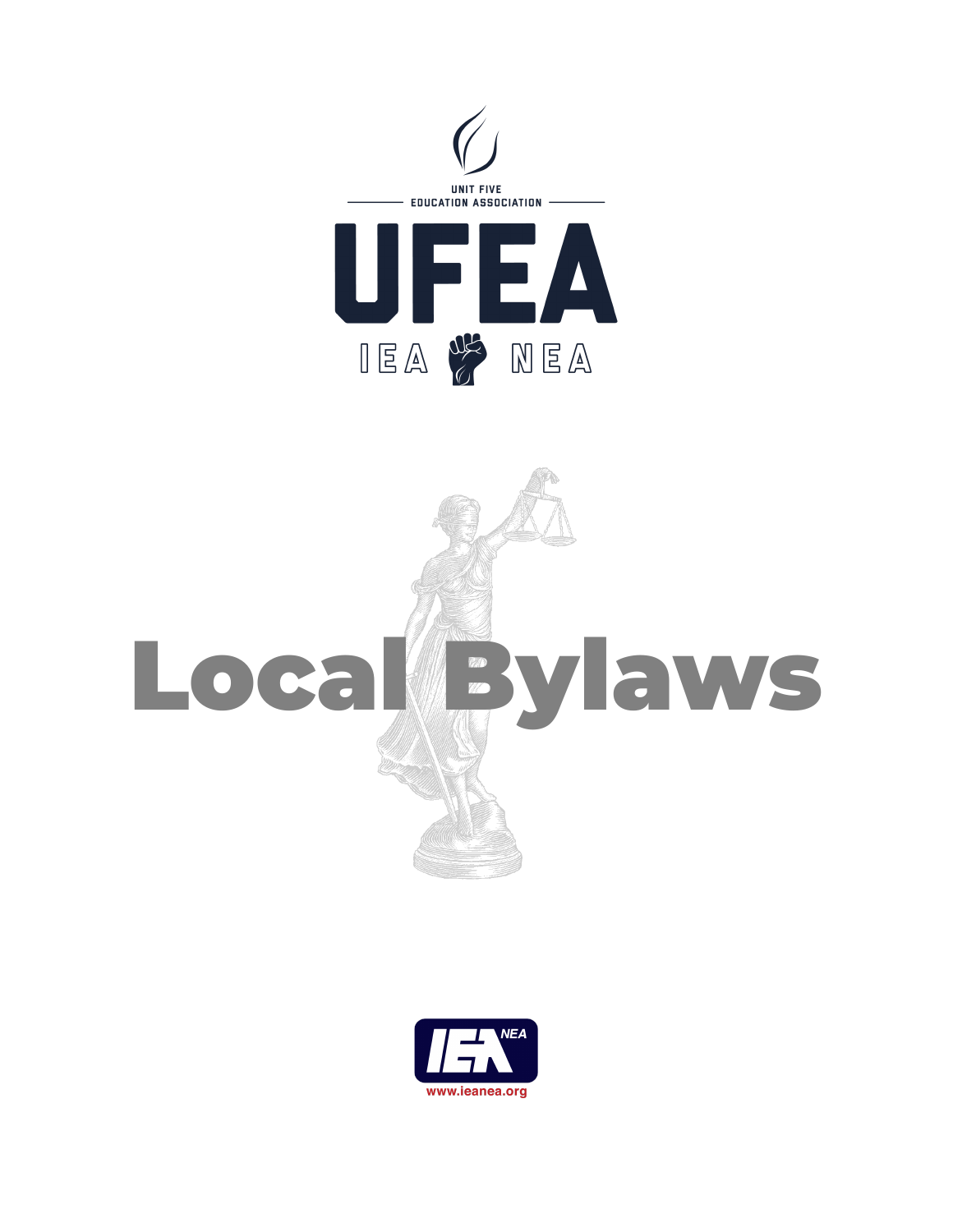## **TABLE OF CONTENTS**

| <b>Article I – Name and Objective</b>                                  | 1.                      |
|------------------------------------------------------------------------|-------------------------|
| Section 1 - Name                                                       | 1                       |
| Section 2 - Objective                                                  | 1                       |
| <b>Article II – Membership, Affiliation and Non-Discrimination</b>     | L                       |
| Section 1 - Membership                                                 | 1                       |
| Section 2 - Affiliation                                                | 2                       |
| Section 3 - Privileges                                                 | $\overline{2}$          |
| Section 4 - Non-Discrimination                                         | $\overline{2}$          |
| Section 5 - Censure and Discipline                                     | $\overline{2}$          |
| <b>Article III - Governance</b>                                        | $\overline{\mathbf{2}}$ |
| Section 1 - Executive Officers                                         | $\overline{2}$          |
| Section 2 - Executive Committee                                        | $\overline{3}$          |
| Section 3 - Representative Council                                     | $\overline{3}$          |
| Section 4 - Recall                                                     | $\overline{3}$          |
| <b>Article IV - Executive Officers</b>                                 | 3                       |
| Section 1 - Duties                                                     | $\overline{3}$          |
| Section 2 - Terms                                                      | 5                       |
| Section 3 - Vacancies                                                  | 5                       |
| <b>Article V - Regional Council Representative(s) and Alternate(s)</b> | 6                       |
| Section 1 - Duties                                                     | 6                       |
| Section 2 - Election and Terms                                         | 6                       |
| Section 3 - Vacancies                                                  | 6                       |
| <b>Article VI - Building Representatives</b>                           | 6                       |
| <b>Article VII - Executive Committee</b>                               | 7                       |
| Section 1 - Duties                                                     | 7                       |
| Section 2 - Meetings                                                   | 7                       |
| <b>Article VIII - Representative Council</b>                           | 7                       |
| Section 1 - Duties                                                     | 7                       |
| Section 2 - Vacancies                                                  | 8                       |
| Section 3 - Recall                                                     | 8                       |
| Section 4 - Meetings                                                   | 8                       |
| <b>Article IX - Elections</b>                                          | 9                       |
| Section 1 - Elections Committee                                        | 9                       |
| Section 2 - Election Procedures                                        | 9                       |
| Section 3 - Election Challenges                                        | 10                      |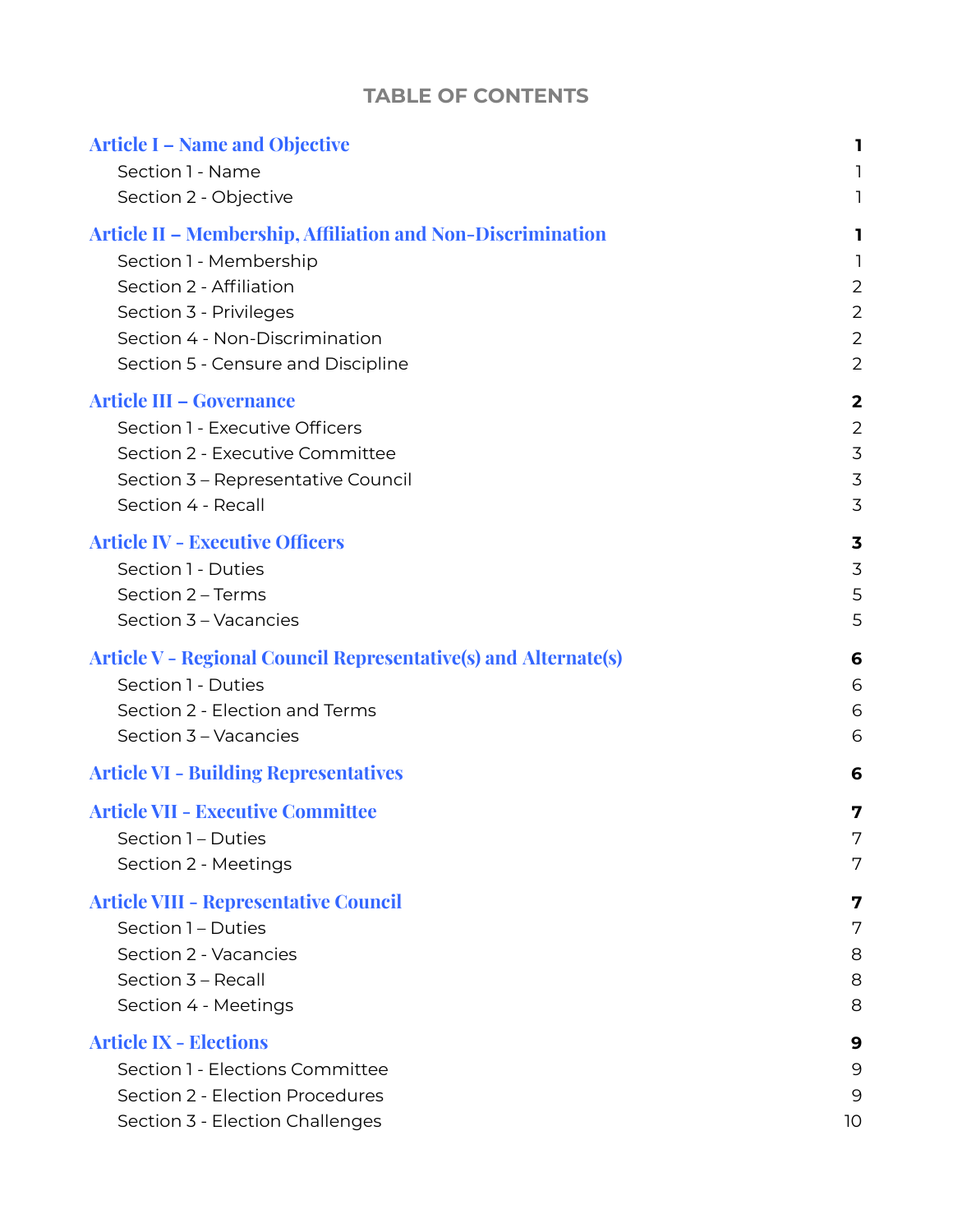| <b>Article XI - Committees</b>                            | $\mathbf{1}$      |
|-----------------------------------------------------------|-------------------|
| Section 1 - Budget and Finance Committee                  | 11                |
| Section 2 – Collective Bargaining Committee               | 11                |
| Section 3 - Elections Committee                           | $12 \overline{ }$ |
| Section 4 - Hospitality Committee                         | 12                |
| Section 5 - Political Action Committee                    | 12                |
| Section 6 - Membership Committee                          | 12                |
| Section 7 - Public Relations/ Community Service Committee | 13                |
| Section 8 – Grievance Committee                           | 13                |
| Section 9 - New Member Committee                          | 14                |
| <b>Article XII - Meeting of the Membership</b>            | 14                |
| <b>Article XIII – Voting</b>                              | 15                |
| <b>Article XIV - Parliamentary Authority</b>              | 15                |
| <b>Article XV – Notice</b>                                | 15                |
| <b>Article XVI - Dues</b>                                 | 16                |
| <b>Article XVII - Savings Clause</b>                      | 16                |
| <b>Article XVIII - Amending Procedures</b>                | 16                |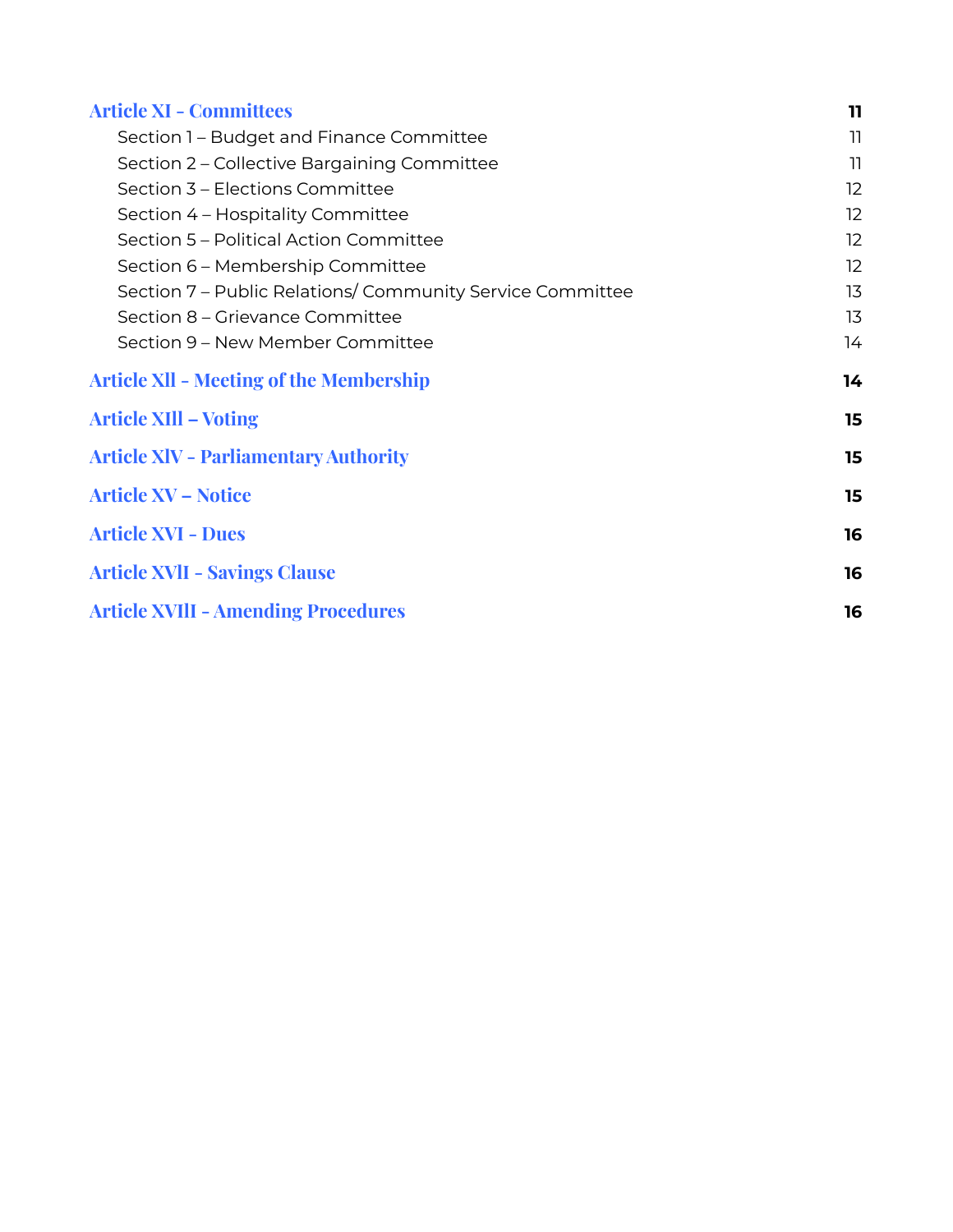## *Bylaws of*

# **UNIT FIVE EDUCATION ASSOCIATION - IEA/NEA**

**Created and Adopted:** April 1990 **Revised:** January 1985, January 1990, May 1997, March 2006, January 2008, November 2009, May 2013, May 2019, May 2021

## <span id="page-3-0"></span>**Article I – Name and Objective**

#### <span id="page-3-1"></span>**Section 1 - Name**

The name of this organization will be the Unit Five Education Association which is an affiliate of the Illinois Education Association and the National Education Association. As such, all members of the Association are also members of the Illinois Education Association and the National Education Association.

#### <span id="page-3-2"></span>**Section 2 - Objective**

The object of the Association is to:

- A. advance public education in Illinois and to promote the welfare of non-management school personnel. (same as UFEA Art. 1, Sec. 1)
- B. form a representative body which will function effectively with other professional educational associations (local, state and national).
- C. foster and promote unity and professionalism among its members.
- D. enable members to speak with a common voice.

# <span id="page-3-3"></span>**Article II – Membership, Affiliation and Non-Discrimination**

#### <span id="page-3-4"></span>**Section 1 - Membership**

Membership will be open to all regularly employed, non-management school personnel who hold a professional educator's license (PEL) under contract by Unit 5. Active membership will be continuous until the member leaves the school system, resigns from the Association or fails to pay membership dues. A continuing member terminates membership upon written notice to the local president or the IEA president. Electronic notice is not sufficient.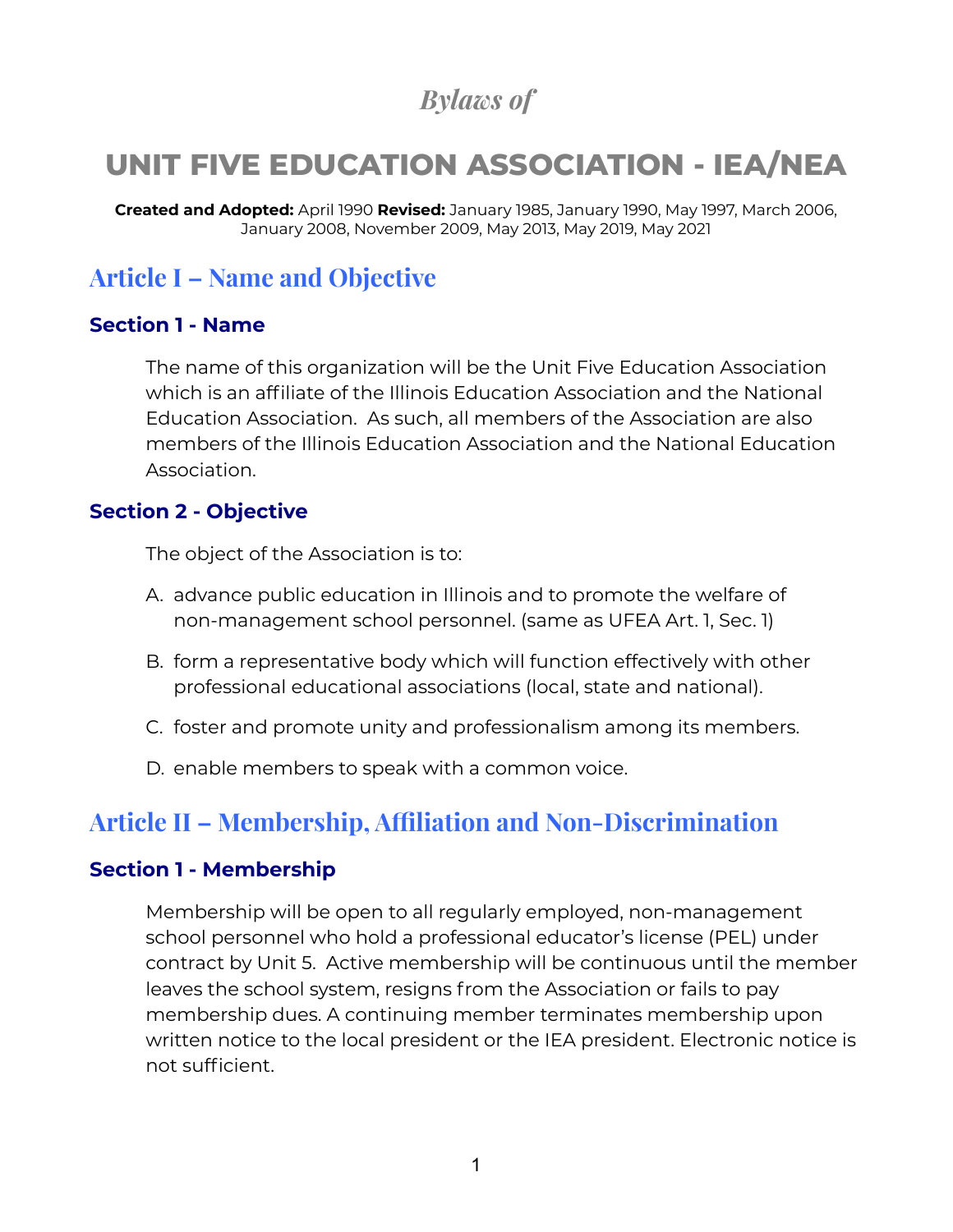## <span id="page-4-0"></span>**Section 2 - Affiliation**

This organization will be affiliated with, and comply with the Bylaws of the Illinois Education Association and Constitution and Bylaws of the National Education Association. If there are any conflicts or inconsistencies between these bylaws and the bylaws or constitution of the state or national organization, the state or national documents will govern.

#### <span id="page-4-1"></span>**Section 3 - Privileges**

Members will have full membership services and privileges, including voting, holding office, serving on committees and commissions, serving as a delegate to IEA and NEA assemblies, participating in fringe benefits provided by the Association and related enterprises, and such other rights and privileges as are conferred through the Association governance.

#### <span id="page-4-2"></span>**Section 4 - Non-Discrimination**

This organization shall not deny membership based upon race, color, national origin, religion, gender, sexual orientation, age, disability, marital status or economic status.

#### <span id="page-4-3"></span>**Section 5 - Censure and Discipline**

In the event a charge is filed against a member calling for the censure, suspension, or expulsion of the member, the Executive Committee shall conduct a due process hearing and rule on the charge. The decision of the Committee may be appealed to the Representative Council and from there to the IEA Review Board. The local shall deny membership to an individual while that individual is denied membership in the IEA pursuant to NEA Bylaw 2-3.d.

## <span id="page-4-4"></span>**Article III – Governance**

All officers and those who serve on a governing body (e.g. Executive Board, Executive Committee, Representative Council, etc) must be elected to that position and not appointed. The only exception is temporary appointment to fill vacancies.

#### <span id="page-4-5"></span>**Section 1 - Executive Officers**

The Executive Officers of the Association will be the President, Vice President, Secretary, and Treasurer.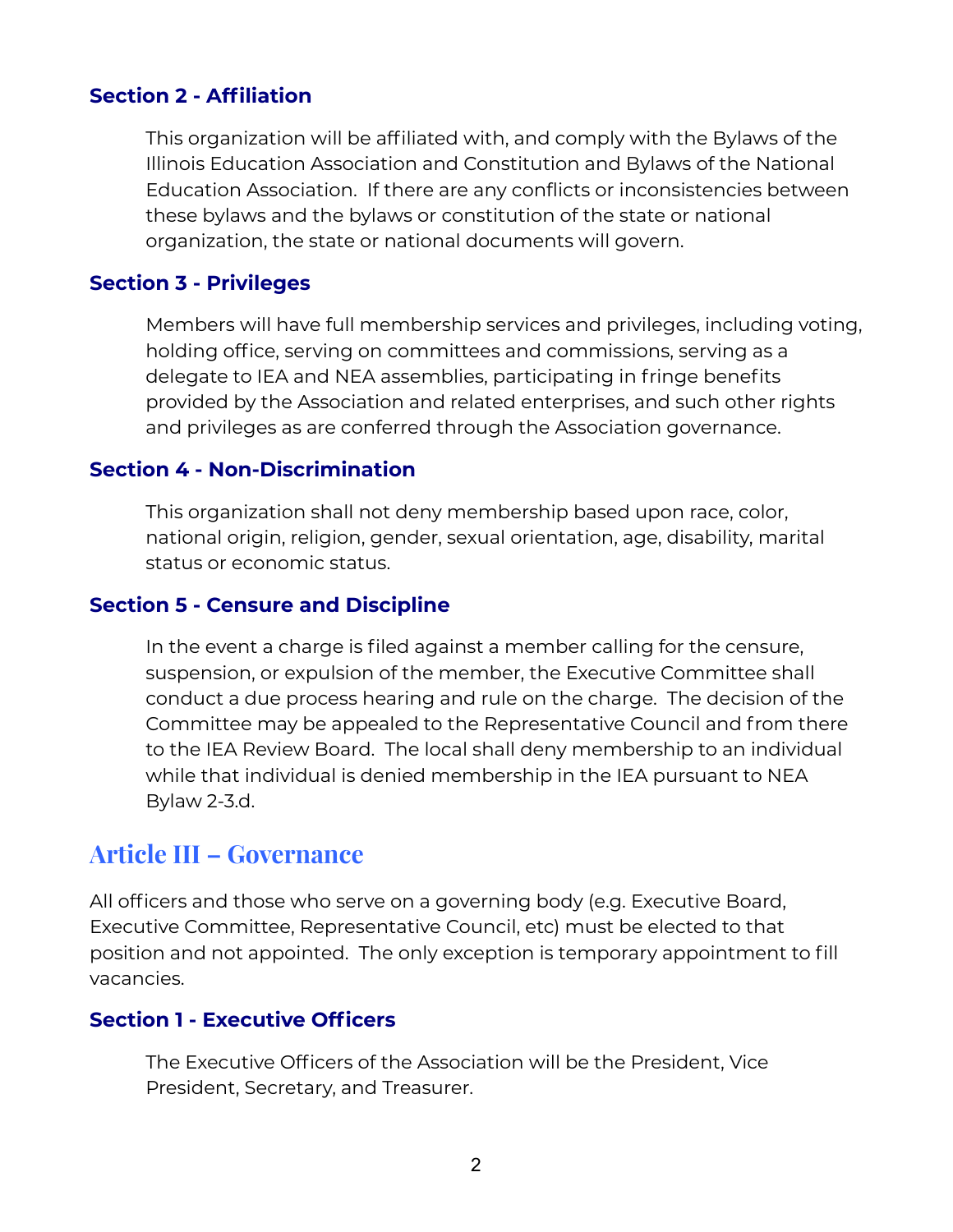#### <span id="page-5-0"></span>**Section 2 - Executive Committee**

The voting members of the Executive Committee shall consist of the president, vice president, secretary, and treasurer. Standing Committee Chairs are non-voting members of the Executive Committee. It will, therefore, be an elected body that can act on the behalf of the Representative Council when the Representative Council is not in session. The President will empower this committee to help in the decision-making process for the Association while retaining the authority to make the decisions.

#### <span id="page-5-1"></span>**Section 3 – Representative Council**

The voting members of the Representative Council shall consist of Executive Officers and elected Building Representatives from each Unit 5 attendance center elected on the basis of (1) representative for every (20) members or major fraction thereof. Standing Committee Chairs are non-voting members of the Representative Council.

#### <span id="page-5-2"></span>**Section 4 - Recall**

Any officer, excluding Regional Council Representative(s), may be removed by a two-thirds (2/3) vote of those members voting at a membership meeting when a majority of the membership is present or may resign by written notice to the Representative Council. Such recall election will be conducted by the Elections Committee within (20) school days of receipt of a petition stating the specific grounds of the recall and containing the signatures of thirty (30) percent of the membership.

## <span id="page-5-3"></span>**Article IV - Executive Officers**

#### <span id="page-5-4"></span>**Section 1 - Duties**

#### **PRESIDENT**

The President shall be the Chief Officer, with the power and the duty to

- enforce and interpret the Bylaws
- carry out Association policies in the interim between Representative Council meetings.
- sign contracts and agreements.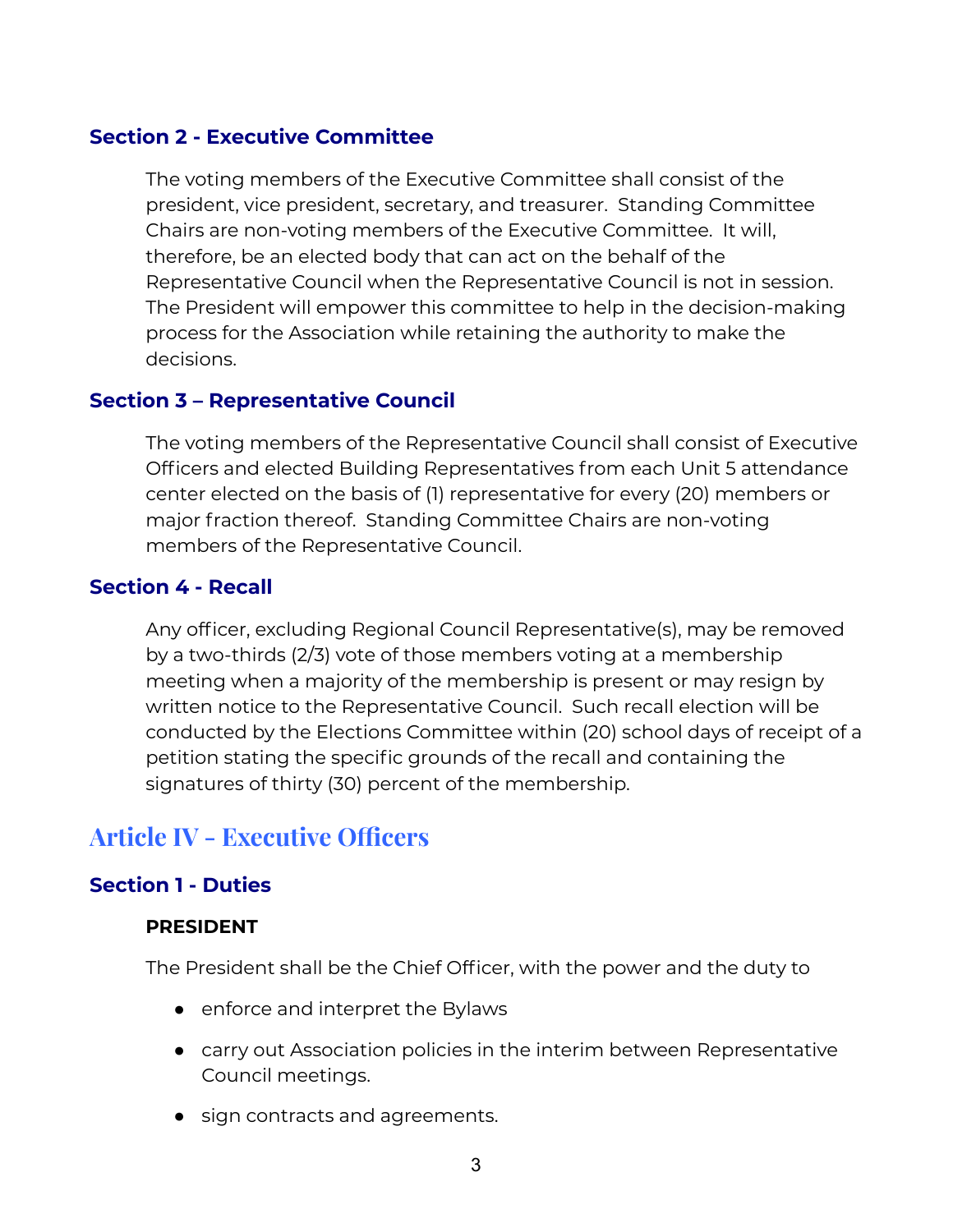- represent the Association before the public either personally or through designees
- appoint and remove, with consent of the Representative Council, committee members and chairpersons not otherwise provided for.
- serve by virtue of office on all committees.
- cause a budget to be constructed and an annual audit to occur.
- approve budgeted expenditures.
- preside over meetings of the Representative Council and the membership
- appoint special committees as needed. Such committees will discharge the duties for which appointed
- perform all acts generally associated with the nature of the office and such other duties applicable to the office as prescribed by the parliamentary authority adopted herein which are not inconsistent with the Bylaws.

#### **VICE PRESIDENT**

The Vice President will

- have the powers and duties of the President in the President's absence or inability to serve.
- shall succeed to the Presidency if office becomes vacant pursuant to the Bylaws.
- by virtue of the office, will serve as a voting member of every committee.
- serve as the Co-chair of the Collective Bargaining Committee.
- have such powers and duties as may be assigned by the President.

#### **SECRETARY**

The Secretary will

● maintain the official files and shall assist the President with Association correspondence. All minutes must be kept in a permanent file with records of the Membership.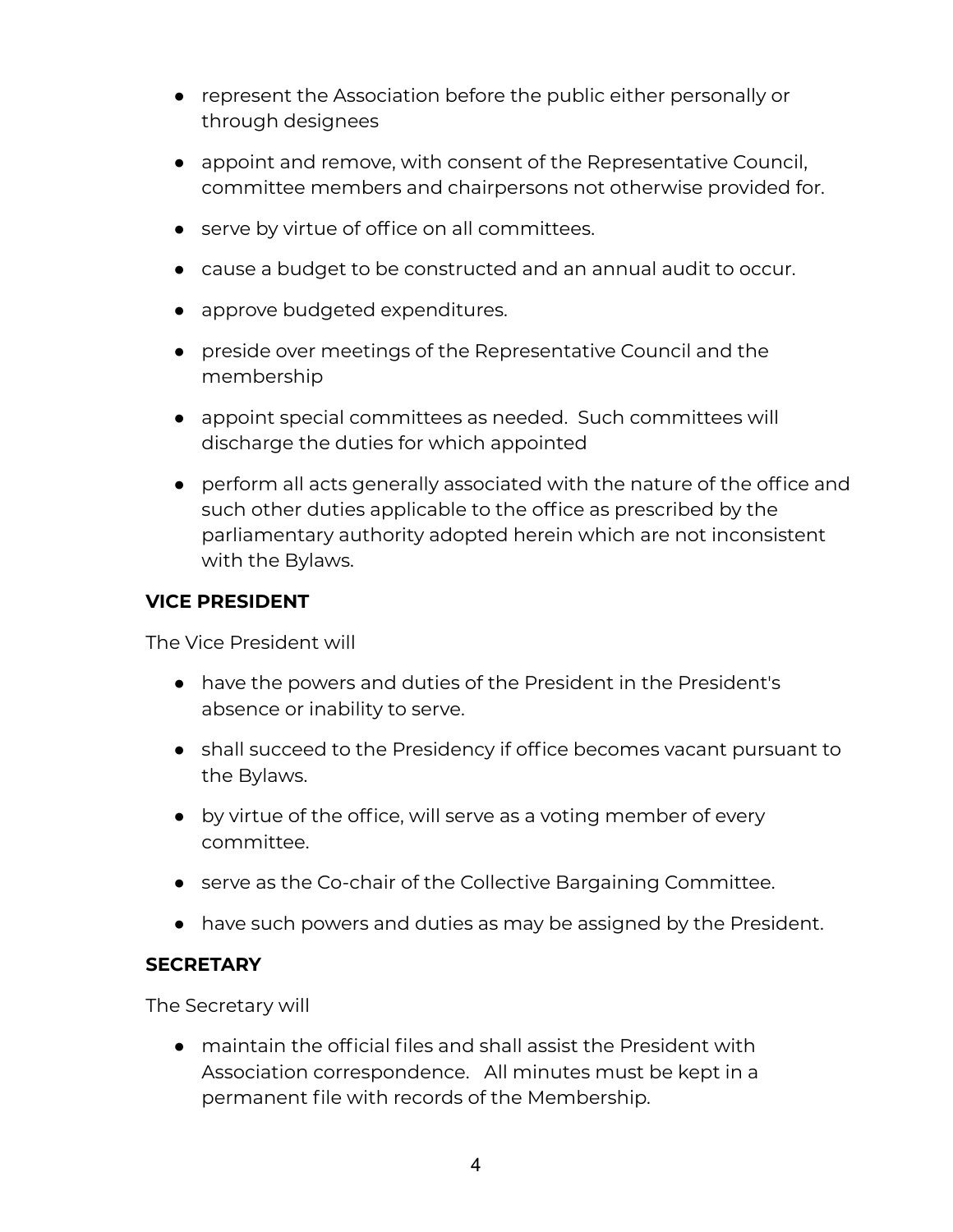- keep minutes of Representative Council and membership meetings.
- compile notes of Executive Committee meetings and shall notify members of regular and special meetings.

#### **TREASURER**

The Treasurer will

- maintain accurate records of expenses and income and report such records at the Representative Council Meetings.
- be responsible for the payment of bills and for transmitting dues to the IEA as per IEA policies.

## <span id="page-7-0"></span>**Section 2 – Terms**

### **A. Term**.

- **●** The President of the Association will be elected to a two-year term of office.
- **●** The Vice President of the Association will be elected to a two-year term of office. The Vice-President can run for three additional two-year terms of office.
- **●** After four consecutive two-year terms as either a Vice-President or President, that individual may choose to run for an additional 2 year term (for a maximum of 5 consecutive terms) if there are no other nominees.
- **●** The Secretary will be elected for a term of two years. The secretary will be elected in odd numbered years (2011, 2013, 2015…).
- **●** The Treasurer will be elected for a term of two years. The Treasurer will be elected in even-numbered years (2010, 2012, 2014…).
- **B. Transfer of Records**. Each officer shall transfer records to the Association within ten (10) days of leaving office.

## <span id="page-7-1"></span>**Section 3 – Vacancies**

Vacancies occurring by reason of death, resignation, incapacity or other disqualification shall be filled as follows:

**A. President**. A vacancy in the office of the President, will be filled by the Vice-President for the remainder of the unexpired term.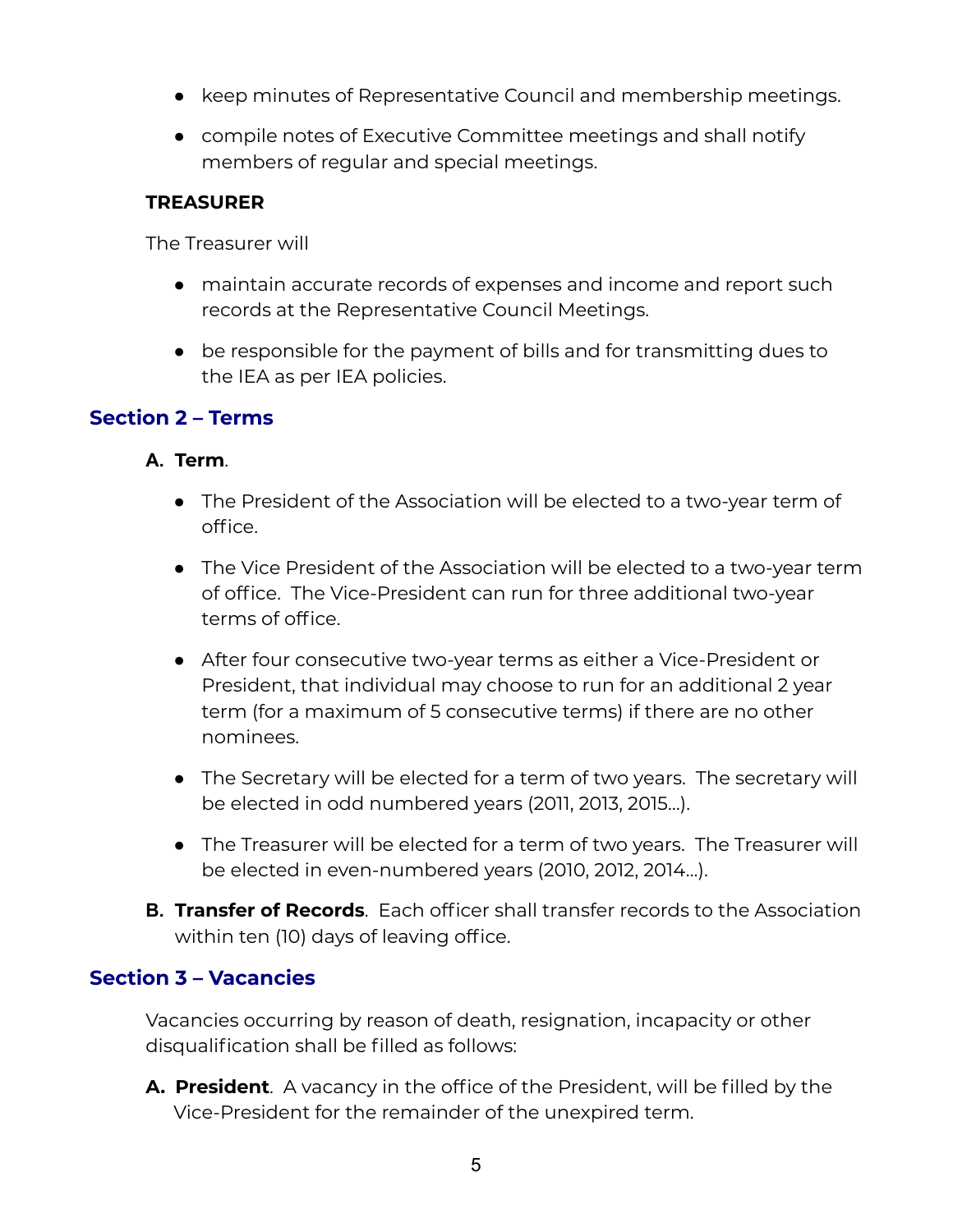- **B. Other Officers**. If the vacancy occurs in any other office, the President shall appoint a successor for the remainder of the unexpired term, with the consent by majority vote of the Representative Council.
- **C. President and Vice-President**. If a vacancy occurs in both the office of President and of Vice-President, the Secretary or Treasurer (the one who has served the greatest time as a voting member of the Executive Committee) shall assume the President's duties until an election is conducted by the Election Committee within sixty (60) days to complete the unexpired terms.

# <span id="page-8-0"></span>**Article V - Regional Council Representative(s) and Alternate(s)**

## <span id="page-8-1"></span>**Section 1 - Duties**

#### **IEA Regional Council Representative(s)** will

- attend the regional council meeting
- represent the Association
- report Council activities to the Executive Committee and Representative Council and membership as necessary.

An alternate shall perform the duties of the Regional Council Representative in his/her absence.

## <span id="page-8-2"></span>**Section 2 - Election and Terms**

The election of a Regional Council Representative and alternate must be conducted as prescribed by the IEA Bylaws.

#### <span id="page-8-3"></span>**Section 3 – Vacancies**

Vacancies for Regional Council Representative(s) and alternate(s) must be filled in the manner of the original election as prescribed by the IEA Bylaws.

## <span id="page-8-4"></span>**Article VI - Building Representatives**

The Building Representatives (BR) will be elected by the members they are to represent. Members interested in being a Building Representative for their attendance center need to contact the Vice President. The Elections Committee will prepare the ballots for each attendance center as well as distribute the ballots and collect the ballots after the election.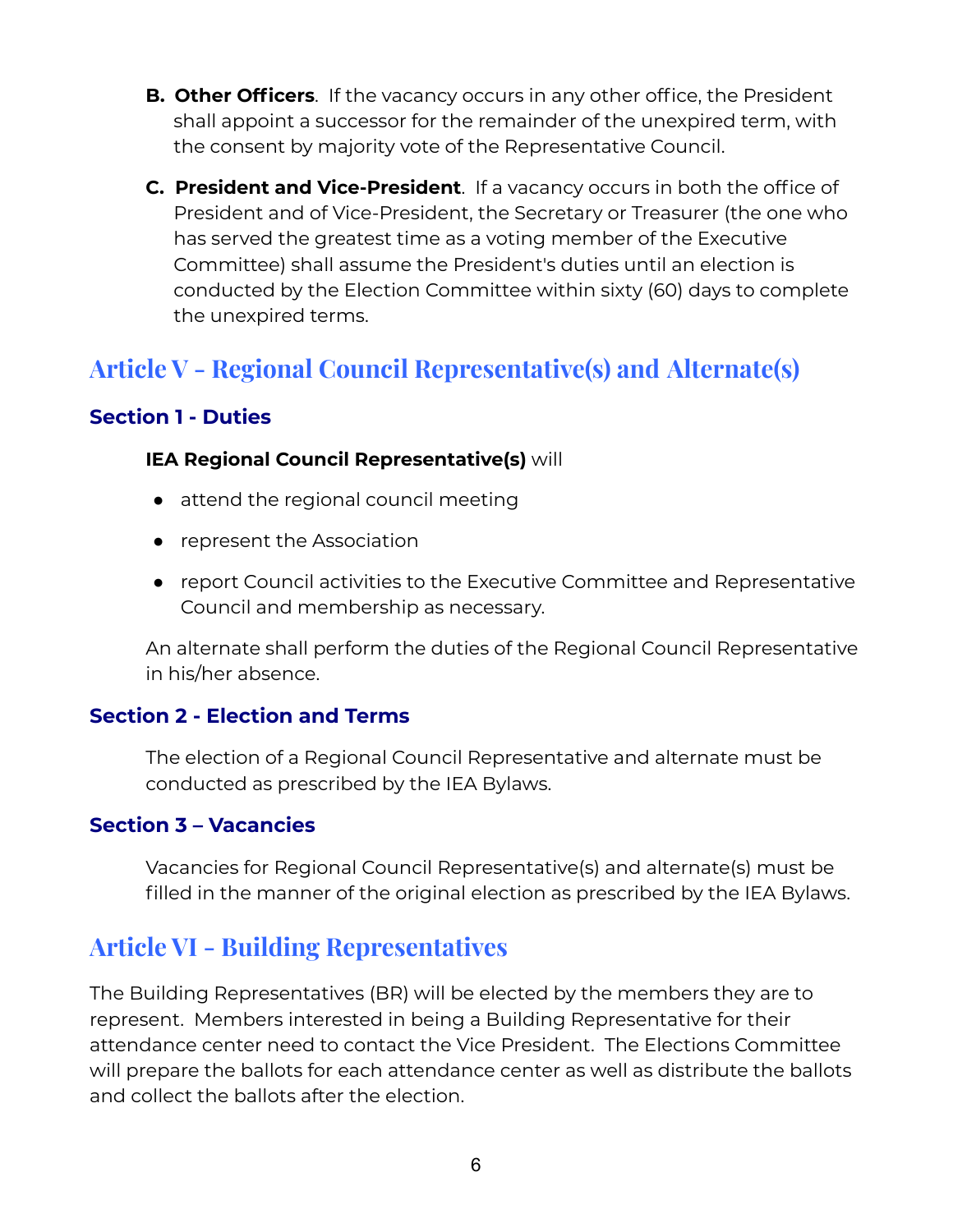Elections will be held in each attendance center in April. BRs will serve at term of two years and may be elected for two additional consecutive two-year terms. They may run for additional terms beyond the 6 years if running unopposed. When there are as many candidates as there are positions available, the candidates will be considered elected. Building Representatives shall act as liaison officers between the Representative Council and the members they represent. Meetings for discussion of Association business should be called by the Building Representative.

# <span id="page-9-0"></span>**Article VII - Executive Committee**

## <span id="page-9-1"></span>**Section 1 – Duties**

The Executive Committee shall conduct and supervise the business of the organization [as directed by the Representative Council], annually recommend a budget for adoption by the Representative Council, undertake such expenditures as are necessary and reasonable for the operation of the organization, recommend the appointment of committees, plan and recommend programs to the membership, and recommend the filling of vacancies.

## <span id="page-9-2"></span>**Section 2 - Meetings**

- **A. Quorum**. A majority of the members of the Committee must be present to conduct business, and a majority vote of those present will rule.
- **B. Regular Meeting**. The Executive Committee shall meet 1 time(s) per month during the school term, and may meet as many additional times as necessary or reasonable to transact its business.
- **C. Special Meetings**. Special meetings may be called by the President, or may be called upon the written request of members of the Executive Committee.

## <span id="page-9-3"></span>**Article VIII - Representative Council**

## <span id="page-9-4"></span>**Section 1 – Duties**

The Representative Council will

● be the policy-making body of the Association.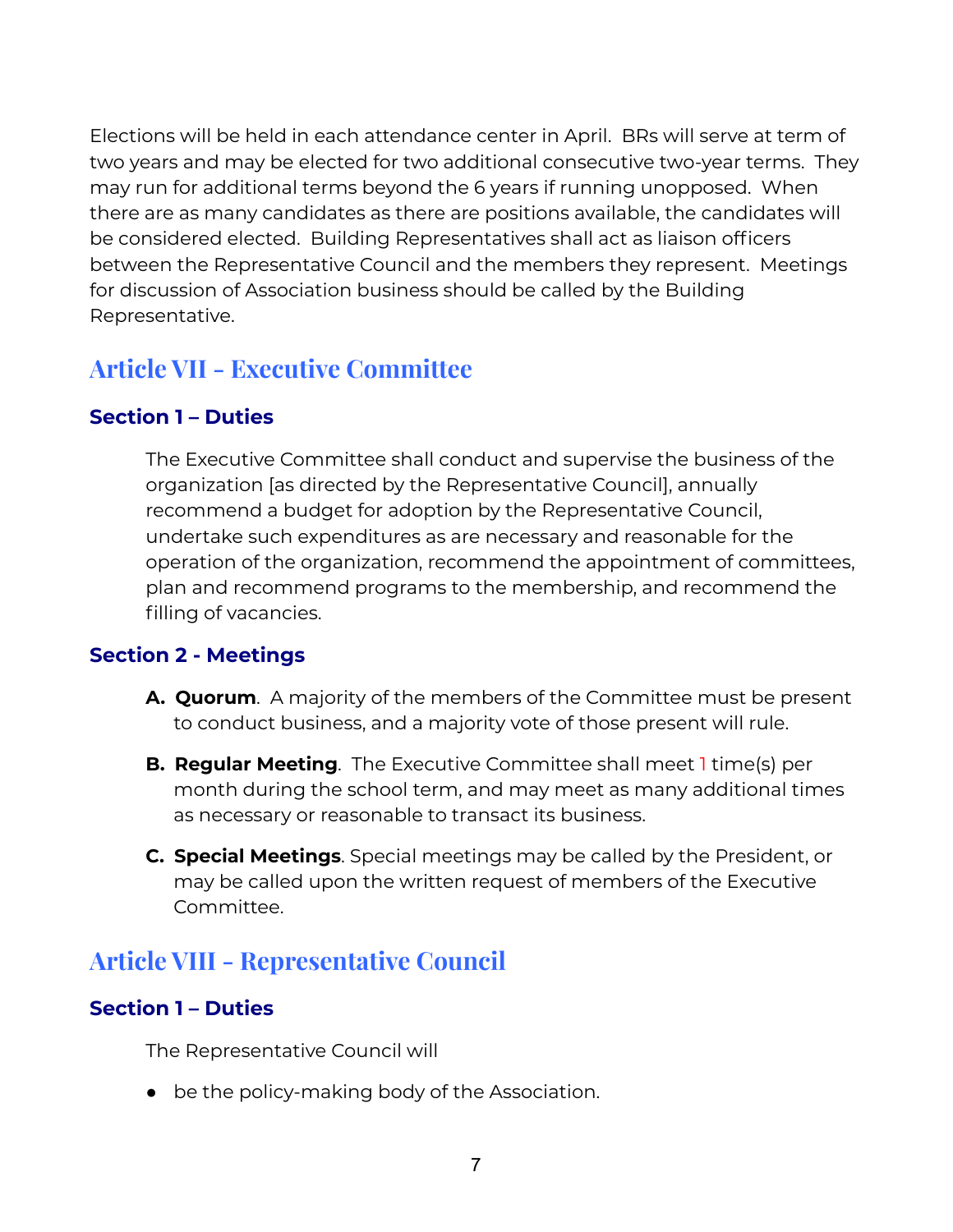- be responsible for the management of the Association, approve a submitted budget which will include at least \$3 per member for arbitration, mediation and fact-finding, approve all expenditures in excess of the approved budget, act on all committee reports and be responsible to the general membership for all Association activity.
- have the power to approve a temporary replacement for any officer who has resigned or for some reason vacated the office until a new officer can be elected as provided for in Article II of the Bylaws.

#### <span id="page-10-0"></span>**Section 2 - Vacancies**

If a vacancy occurs on the Representative Council, the President shall appoint a replacement for the unexpired term with the approval by a majority vote of the Representative Council.

#### <span id="page-10-1"></span>**Section 3 – Recall**

Any Representative Council member may be removed by a two-thirds (2/3) vote of those members from the building's faculty who elected that position, provided a majority of the membership votes. Such recall election will be conducted by the Election Committee within twenty (20) school days upon receipt of a petition stating the specific grounds of the recall and containing the signatures of thirty (30) percent of the eligible membership.

#### <span id="page-10-2"></span>**Section 4 - Meetings**

- **A. Regular Meeting**. The Representative Council shall meet 1 time per month during the school term at the time and place selected. It may meet as many additional times as necessary or reasonable to transact its business. The President will prepare an agenda and circulate to Council members who will share in each building 5 school days prior to that meeting to enable them to discuss items of business with faculty members. Any member of the Association who is not a member of the Representative Council may attend its meetings and may receive permission to speak but will not have voting privileges.
- **B. Special Meetings**. Special meetings may be called by the President. The notice will be circulated to all council members and will state the purpose for which the meeting is called. Business transacted at a special meeting will be limited to that mentioned in the notice.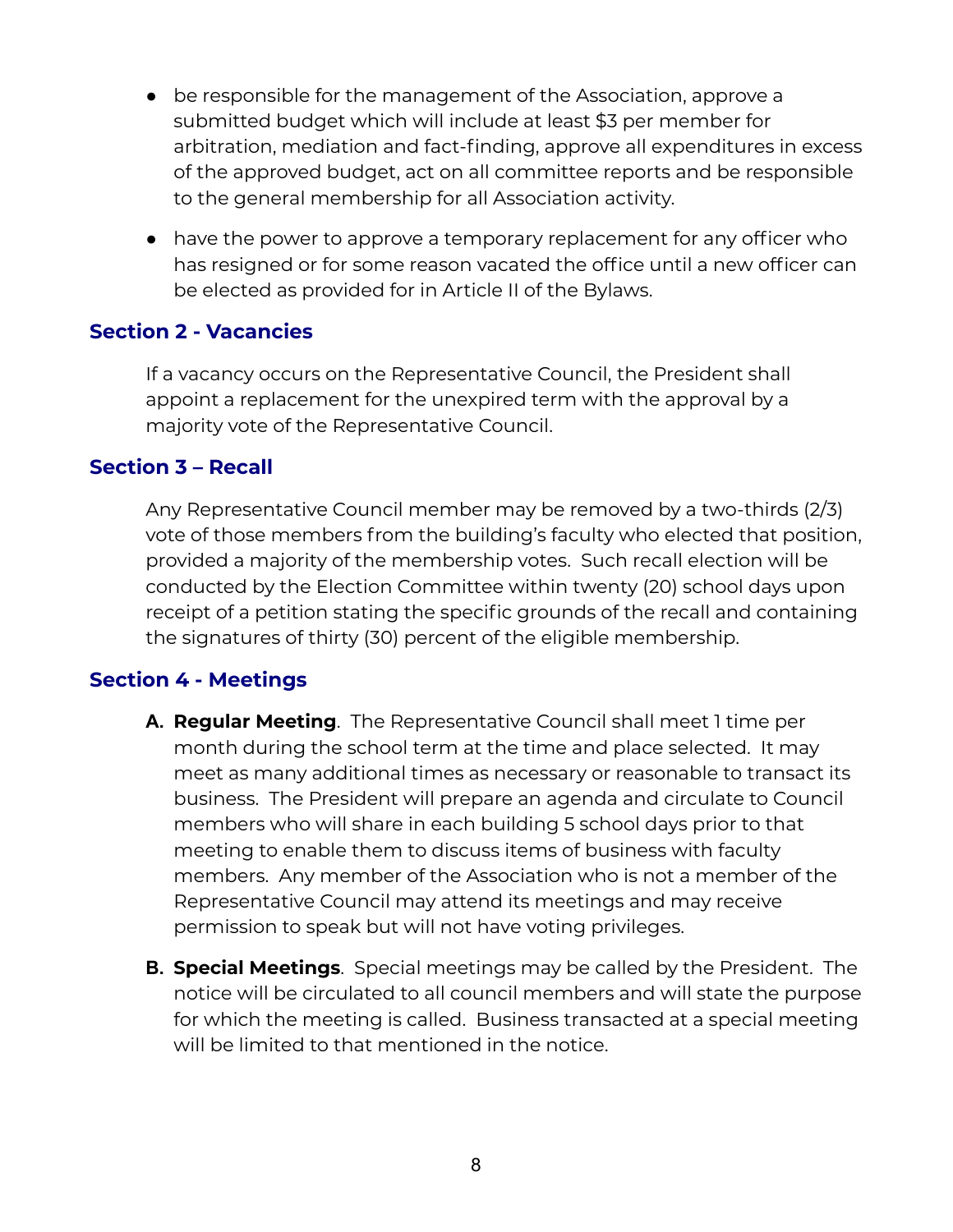# <span id="page-11-0"></span>**Article IX - Elections**

## <span id="page-11-1"></span>**Section 1 - Elections Committee**

- **A**. **Composition**. The committee will consist of the chairperson and at least (3) appointed members of the Representative Council. No person running for office may serve on the Elections Committee for that election.
- **B. Duties**. Establish procedures subject to the approval of the Representative Council for nomination of candidates, dissemination of notices concerning the election and conduct of the election, supervise tabulation of the ballots consistent with procedures established by the IEA Elections Committee, certify winners, announce election results to the membership, and hear initial election challenges.
- **C. Vacancies**. Should a vacancy occur on the Committee, whether because a member becomes a candidate for office or for any other reason, the vacancy will be filled in the manner of the original appointment.

#### <span id="page-11-2"></span>**Section 2 - Election Procedures**

- **A. Calendar**. The Elections Committee shall establish an election calendar to include local, state, and national elections with nominations and election timelines. The established calendar shall ensure that new officers be installed prior to the end of the school year and take office on the last day of the school term.
- **B. Conduct**. All elections will be conducted by open nomination and secret ballot.
- **C. Nominations**. Reasonable notice will be given for nomination to all offices to be filled. Notice will include time, place, and method for submitting nominations. Candidates may be declared elected when the number of nominated candidates equals the number of positions available, except for the IEA RA and NEA RA delegate elections and any other position where a write-in provision is required.
- **D. Write-In Provisions**. A write-in provision is required if the number of declared candidates is less than the number of positions available.
- **E. Eligibility**. All active dues paying members must be afforded the opportunity to run for and/or vote in any election representing active members. This does not include reserve or potential members.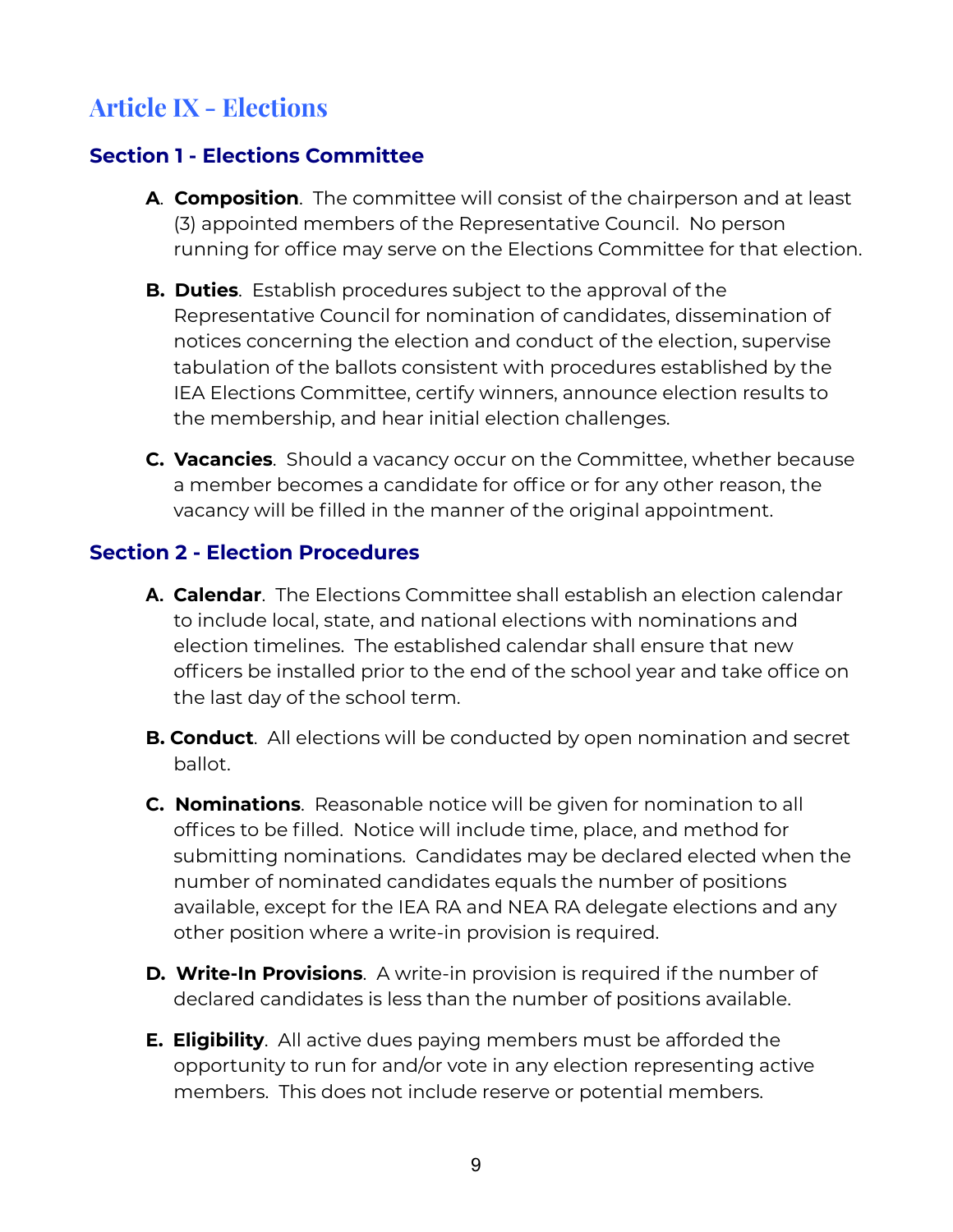- **F. Notice**. A fifteen (15) day notice of local elections will be given by posting or by other means.
- **G. Consistency**. All election procedures will be consistent with Regional, State and Federal requirements.
- **H. Use of Dues**. No dues may be used in support of a candidate for any Local, Regional, State or National office.
- **I. Offices Governed by this Article**. All Local Officers, Building Representatives, Regional Council Representatives, elected positions on the Collective Bargaining Committee, Delegates to IEA Representative Assembly, Delegates to NEA Representative Assembly.
- **J. Runoff Elections**. In the event that there is no candidate who has received a majority of the votes cast for a particular office, the Elections Committee shall immediately conduct a runoff election between the two candidates who had received the highest number of votes for that office. However, elections for Delegates to the IEA and NEA Representative Assemblies shall be decided by plurality votes. Runoff elections will be run in the same manner as the original election.
- **K. Results of the Election**. The results of the election must be published in a timely manner which allows members to obtain the information without unusual effort.
- **L. Absentee Voting.** Absentee voting by written ballot may be permitted with respect to the election (but not for run-offs) or removal of officers, the adoption and amendment of the Bylaws, and the dissolution of this organization, and such vote will be counted as if said voter were present at the meeting of this membership. Absentee voting does not pertain to any elections not listed in this section.

## <span id="page-12-0"></span>**Section 3 - Election Challenges**

Any member(s) desiring to challenge the conduct of any election must file a written challenge according to the procedures as follows:

- **A. Local Level** Initial challenges to all local elections governed by this Article will be filed with the Local Elections Committee. Such challenges must be made no later than 14 calendar days or 5 business days of issuance of the election results.
- **B. Region, State and National Level** Consult the region, state, and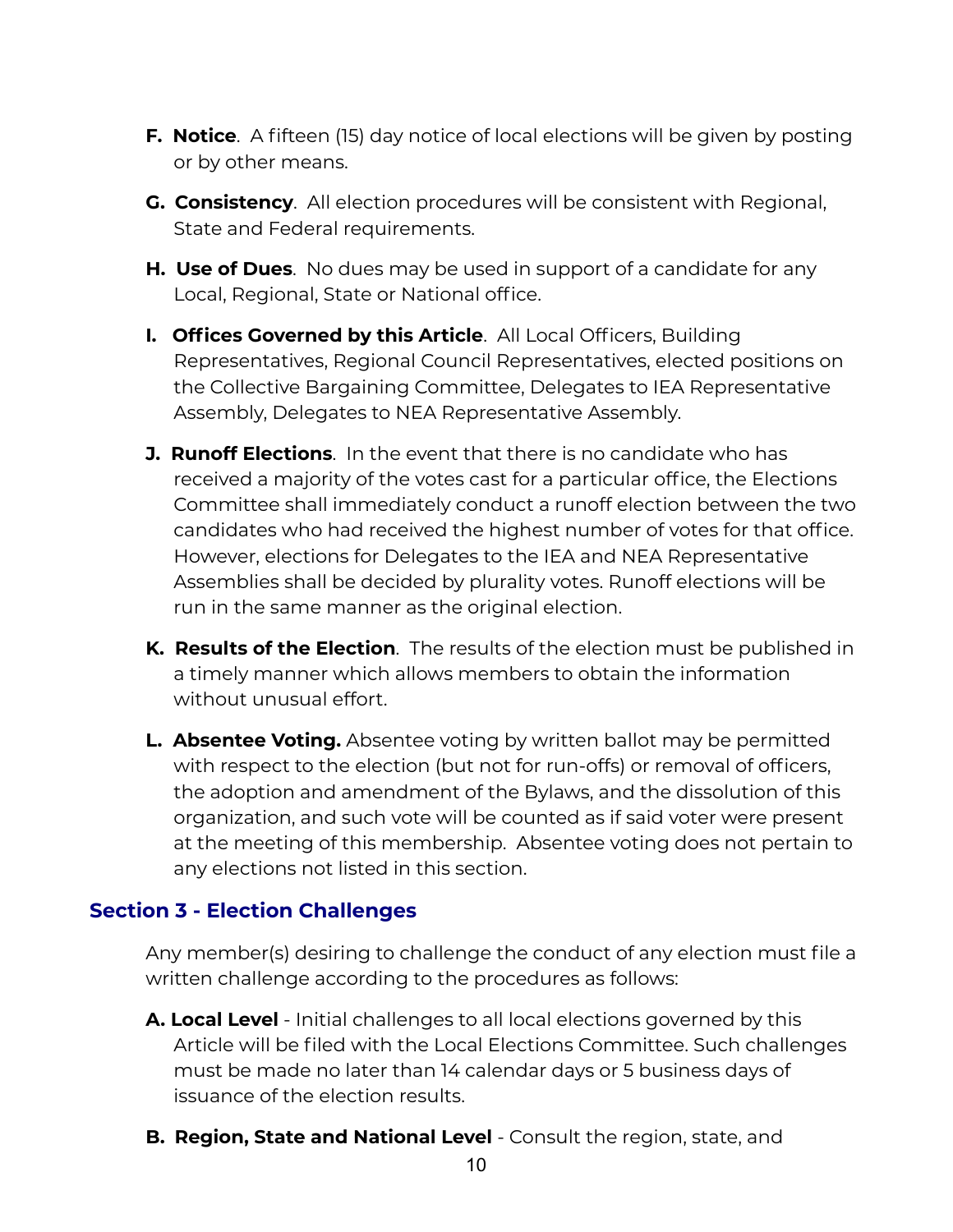national governing documents for additional challenge procedures and timelines, especially for offices which serve as delegates to the IEA and NEA Representative Assemblies.

## <span id="page-13-0"></span>**Article XI - Committees**

Committees may be established on an ad hoc basis by the Executive Committee (or Representative Council). The President shall appoint members to standing and ad hoc committees and designate the chairperson with the consent to all appointments by the Executive Committee (or Representative Council).

## <span id="page-13-1"></span>**Section 1 – Budget and Finance Committee**

The duty of this committee will be to prepare and present a proposed budget to the Representative Council prior to the last council meeting of the school term. This committee will also arrange for annual audit of the financial records of the Association. This committee will consist of the President, Vice President, and Treasurer. The President will serve as the chairperson.

## <span id="page-13-2"></span>**Section 2 – Collective Bargaining Committee**

It will be the duty of this committee to represent those employees of Unit Five designated in the collective bargaining agreement between Unit Five Board of Education and the Unit Five Education Association in matters of wages, hours, terms and conditions of employment, and such other matters as may be of mutual concern to these employees and school board of Unit Five.

Members of the Collective Bargaining Committee will be determined in the year before the existing contract ends and the committee's term runs through the year after the new contract is ratified. Members will include:

- E. two Co-chairpersons, one being the Vice-President and the other being the Chairperson of the Grievance Committee
- F. three association members elected "at large"
- G. appointed members of the elected Representative Council
- H. President of the Association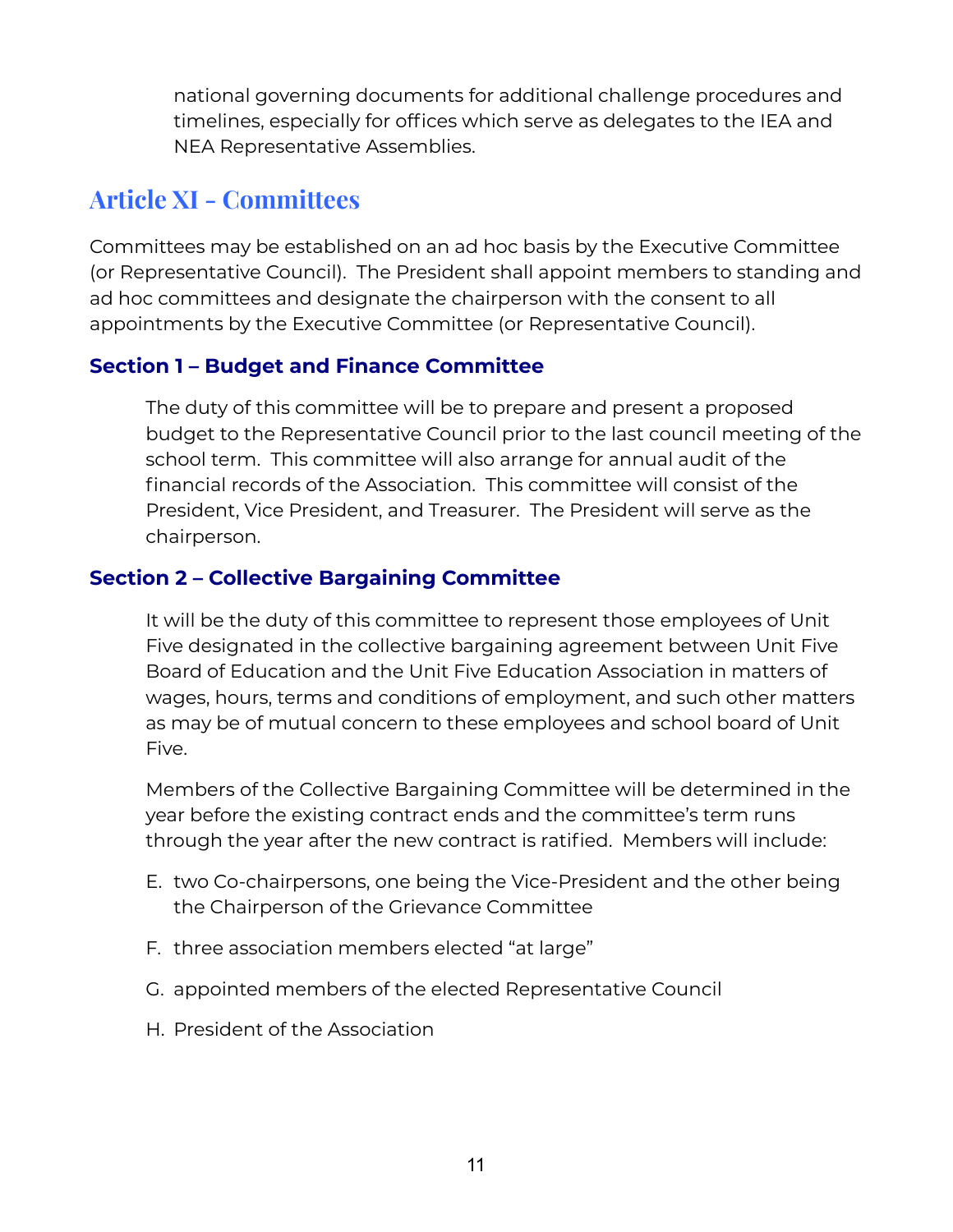### <span id="page-14-0"></span>**Section 3 – Elections Committee**

The Elections Committee will fulfill the duties described in Article IV of the Bylaws (Elections). The committee will consist of the chairperson and at least three (3) appointed members of the Representative Council.

#### <span id="page-14-1"></span>**Section 4 – Hospitality Committee**

It will be the duty of this committee to promote fellowship and organize social functions and activities and perform such other duties as the President or Representative Council may assign. This committee will consist of the appointed chairperson and the chairperson will determine the size of the committee.

#### <span id="page-14-2"></span>**Section 5 – Political Action Committee**

This committee will consist of the appointed chairperson and the chairperson will determine the size of the committee. The duties of the Political Action Committee will be to:

- A. receive and interpret for presentation to the Representative Council and members of the Association, legislative policies and action as reported by the Illinois Education Association, the National Education Association, newspapers and other media of information and assume responsibility of correspondence pertaining to same.
- B. work with IEA Government Relations to help promote activities which lead to the passage of desirable state and federal legislation for schools.
- C. work on school board elections, referenda, and serve as crisis team when necessary.

#### <span id="page-14-3"></span>**Section 6 – Membership Committee**

This committee will consist of the appointed chairperson and the chairperson will determine the size of the committee. The duties of the Membership Committee will be to:

- A. update the IEA [roster](https://3pf92a428h7y2o2e1d3olqk2-wpengine.netdna-ssl.com/wp-content/uploads/2016/08/Q5.docx)
- B. complete paperwork for new members, reserved members, and potential members
- C. communicate with Unit 5 on dues amounts being deducted from members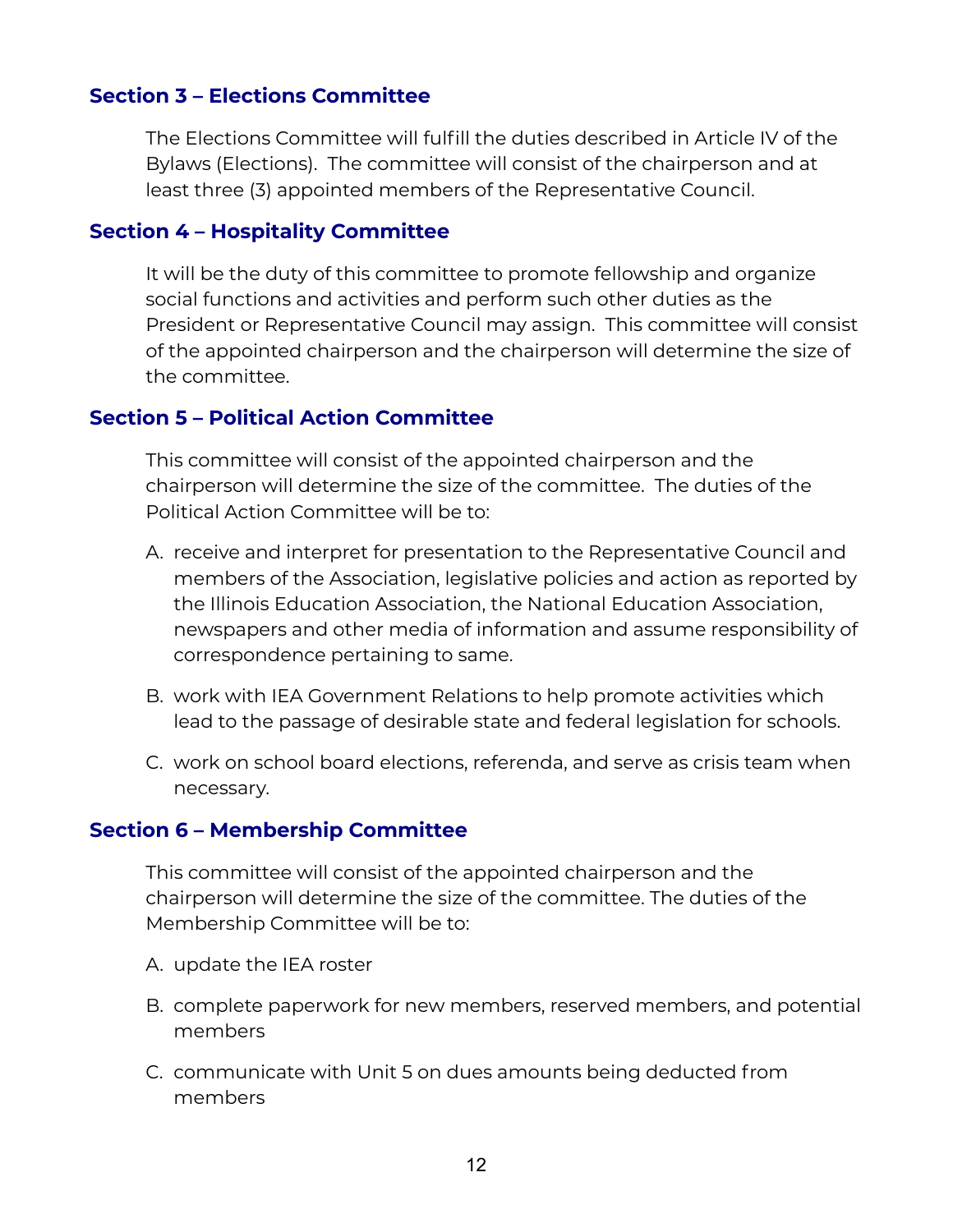D. make sure that all IEA-NEA dues are collected and [transmitted](https://3pf92a428h7y2o2e1d3olqk2-wpengine.netdna-ssl.com/wp-content/uploads/2016/08/Q7.docx)

## <span id="page-15-0"></span>**Section 7 – Public Relations/ Community Service Committee**

This committee will consist of the appointed chairperson and the chairperson will determine the size of the committee. The duties of this committee will be to:

- A. keep all members of the Unit Five Education Association informed of the policies, programs, accomplishments, and activities of the Association.
- B. establish contact with news media and keep them informed of the accomplishments and activities of the Association.
- C. edit a news brief or local newsletter of Association activities to the membership.
- D. encourage all committee chairpersons to communicate their activities to the membership through the newsletter.
- E. plan and coordinate programs that contribute to the wellbeing of the community.

### <span id="page-15-1"></span>**Section 8 – Grievance Committee**

The Grievance Committee Chair is appointed by the President, with the approval of the Representative Council. The committee will consist of five members representing the following levels: Senior High, Junior High, Elementary, Special Education, and a representative for non-core areas. Additional members may be approved by the Representative Council.

The chairperson or designated member of the committee will:

- A. serve as the spokesperson for the committee.
- B. call meetings of the committee as needed.
- C. make regular reports to the Representative Council.
- D. maintain records of grievances and their disposition.
- E. make grievance forms available to Association Representatives for the member's use.

#### **All grievances must be routed through the Grievance Committee.**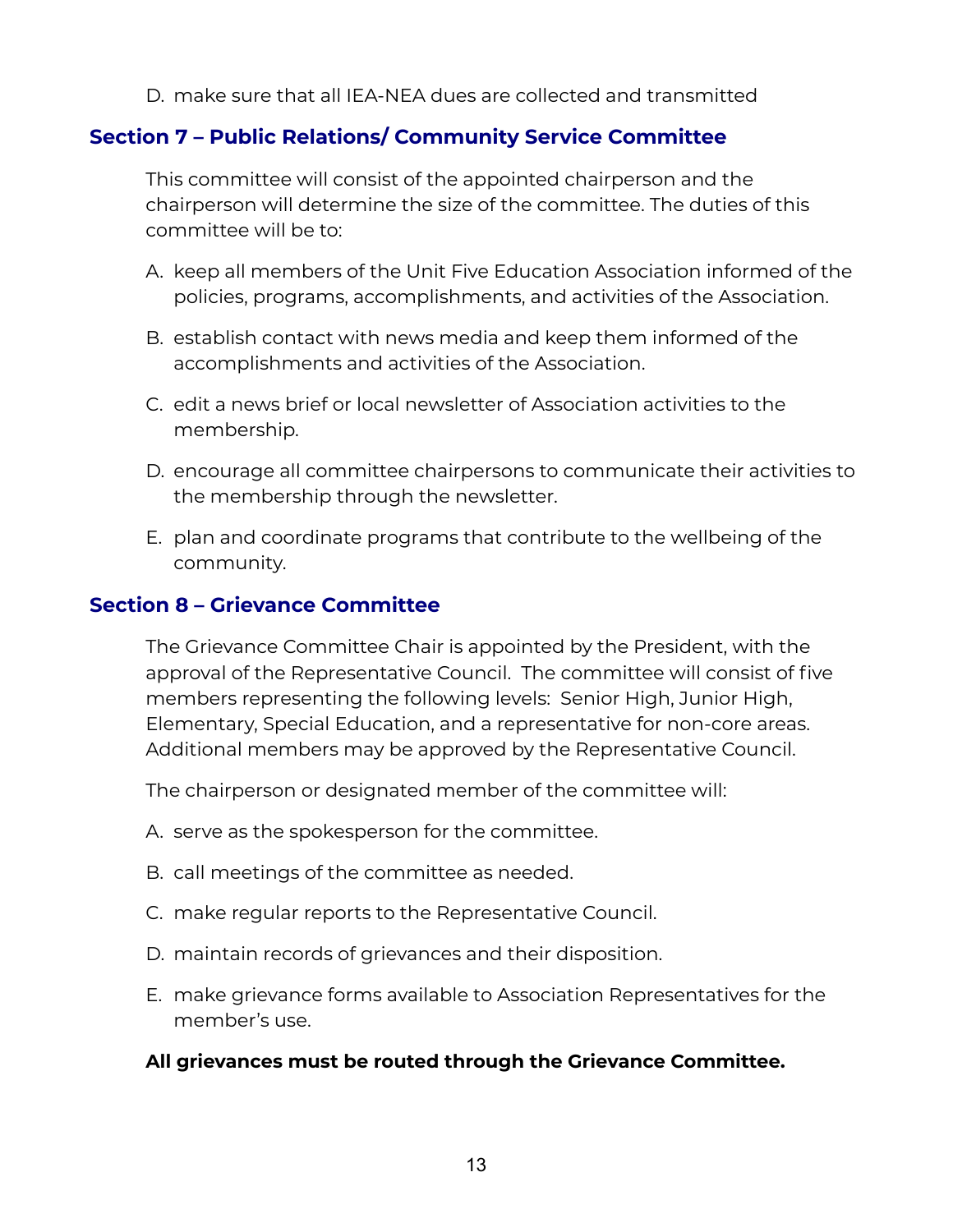Committee proceedings require a quorum (3) for business to be conducted. The Representative Council will have input before any grievance is filed for Level III-arbitration.

#### **Arbitration and Grievance Appeal**

The Representative Council shall decide whether or not a grievance will be processed to final and binding arbitration. Recommendations should be provided to the Executive Committee from the Grievance Committee. The affected member (or a designated representative if there are several grievants) has a right to address the committee before the committee decides whether to take the matter to arbitration.

### <span id="page-16-0"></span>**Section 9 – New Member Committee**

This committee will consist of the appointed chairperson and the chairperson will determine the size of the committee. The duties of the New Member Committee will include but not be limited to:

- A. Planning and facilitating new member orientations
- B. Plans and leads new hire seminars
- C. Co-chairs new hire mentoring program
- D. Supports new members with professional growth

# <span id="page-16-1"></span>**Article Xll - Meeting of the Membership**

- A. The membership will act through monthly meetings through the school year via the Representative Council.
- B. Special meetings of the membership may be called by the President, a majority of the Representative Council, or a petition by thirty (30) percent of the membership.
	- 1. For special meetings, the President will provide written notice of the meeting stating the place, date, time, and nature of the business to be considered, to each attendance center at least forty-eight (48) hours prior to the date set for the meeting.
	- 2. In the event of a special meeting being called during summer break, written notice will be provided electronically to members' email addresses and by website posting seven (7) days prior to the meeting. At the written request of any member, notice will be mailed to the home address or alternate email address provided to the Chairperson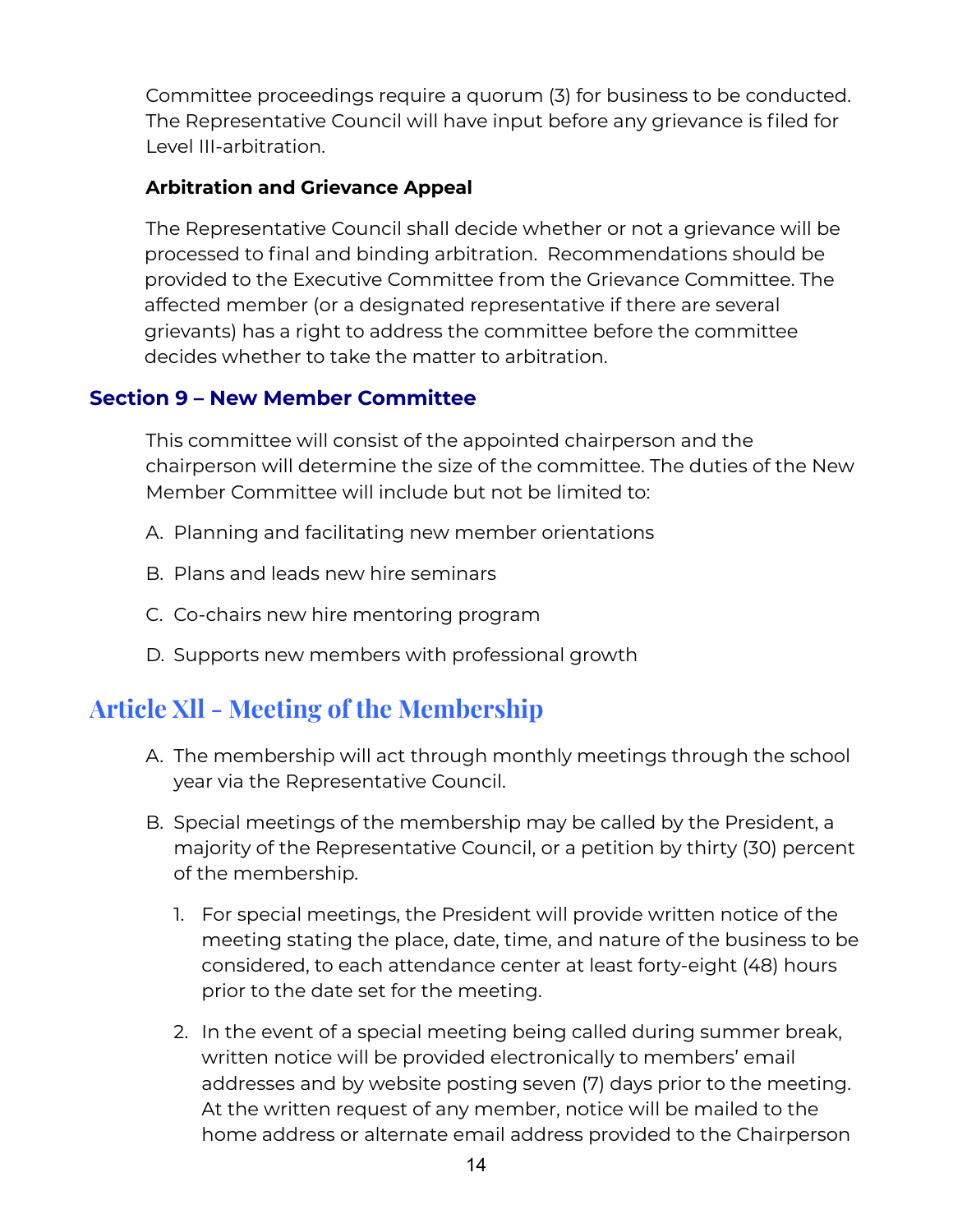of the Membership Committee by the member. Only in crisis situations may the President waive posting deadlines and procedures and all good faith efforts will be made to notify members.

- 3. Should a Tentative Agreement be reached during the summer months, members will have the opportunity to review the Tentative Agreement at the UniServ Office two (2) weeks prior to the ratification vote.
- C. For scheduled meetings, an agenda will be prepared and shared in each building seven (7) days prior to the date set for the meeting.
- D. Upon proper motion and the approval of a majority of the members present and voting, any vote may be conducted by a secret ballot.

# <span id="page-17-0"></span>**Article XIll – Voting**

Unless otherwise provided herein, the adoption of all business by the Representative Council and the membership must be by a majority of those voting. Proxy voting is not permitted.

Electronic voting is permitted for contract ratification, membership dues increases, and bylaw changes where notice is given to members at least five (5) days before the vote and voting remains open for at least five (5) days after the ballot is delivered, provided that the number of votes cast constitutes a quorum. Electronic voting, for this sole purpose, may consist of voting by email or other electronic means.

# <span id="page-17-1"></span>**Article XlV - ParliamentaryAuthority**

The rules contained in the current edition of *Robert's Rules of Order Newly Revised* shall govern the proceedings of the Association in all cases to which they are applicable and in which they are not inconsistent with the bylaws of NEA, IEA, these bylaws, or any special rules of order the Association may adopt.

# <span id="page-17-2"></span>**Article XV – Notice**

Wherever the word "notice" is used, notice may be given by personal delivery, on paper, electronically or other method to reasonably assure receipt by the necessary parties.